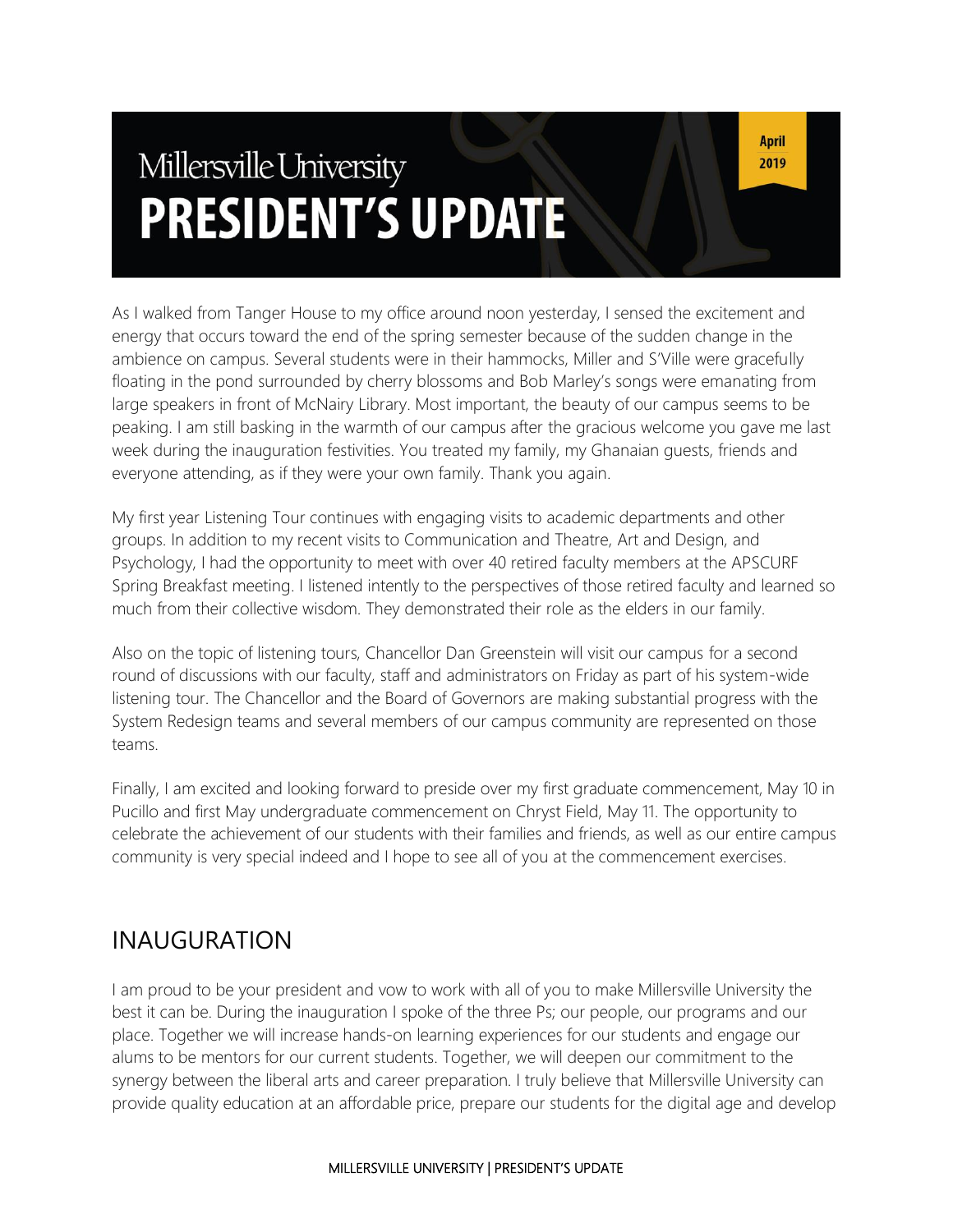an inclusive community. As I mentioned in the speech, our collective goal is "Excellence without Elitism."

You can [read my speech in its entirety](https://www.millersville.edu/president/files/inauguration-speech.pdf) and we will soon post a video of the inauguration.

As we head into the final weeks of the spring semester, I ask all of you to join me in working (and playing) together for the betterment of Millersville University. As the Gospel Choir said so eloquently, "There ain't no party like the Wubah party." [View Inauguration Highlights](https://www.millersville.edu/president/inauguration/index.php)

### NEGATING HATE DIGITAL QUILT

As a campus community, we understand the value that diversity brings to the educational experience and to the life of our campus. Our goal is to create an environment that is characterized by intellectual diversity, racial/ethnic diversity, cultural diversity, religious and spiritual diversity, and economic diversity. As you have already heard from me --we do not tolerate hate in any form.

Diversity and inclusion are not just words we say, they are actions we take at Millersville University. This is why we added the word "inclusion" to our EPPIIC values last year, and it is at the foundation of our new Digital Quilt called "Negating Hate." This webpage, which is now accessible from the University homepage, serves as a visual collection of positive, inclusive, supportive statements from members of our University community. All are encouraged to submit their own statement and contribute to the patchwork of positivity that is growing there. The ultimate goal is that this Digital Quilt will continue to grow, and live on in perpetuity, as a symbol of Millersville's mission and focus on diversity. Please [visit the website,](https://www.millersville.edu/digitalquilt/index.php) read what other members of our community are saying and add your voice to the quilt.

### MADE IN MILLERSVILLE

I have always known that our students at Millersville are exceptional. However, I was amazed at the depth and breadth of the work I saw last week at the "Made in Millersville" event. More than 400 of our students displayed their research and work throughout the library.

I spent over an hour visiting posters and listening to presentations. For example, I saw the work of students like Caseem Luck, a government and anthropology major from Willow Grove, who presented, "I Am Not So Rare: The Educational Experiences of Refugee and Immigrant Students." He decided to participate in Made in Millersville because he believes in, "sharing the narratives of some courageous students whose stories tend to be overlooked."

Mark Peters II, a music education major from Red Lion, decided to participate to share the uniqueness of Tuva's music with his presentation, "The Culture and Technique of Tuvan Vocal Music."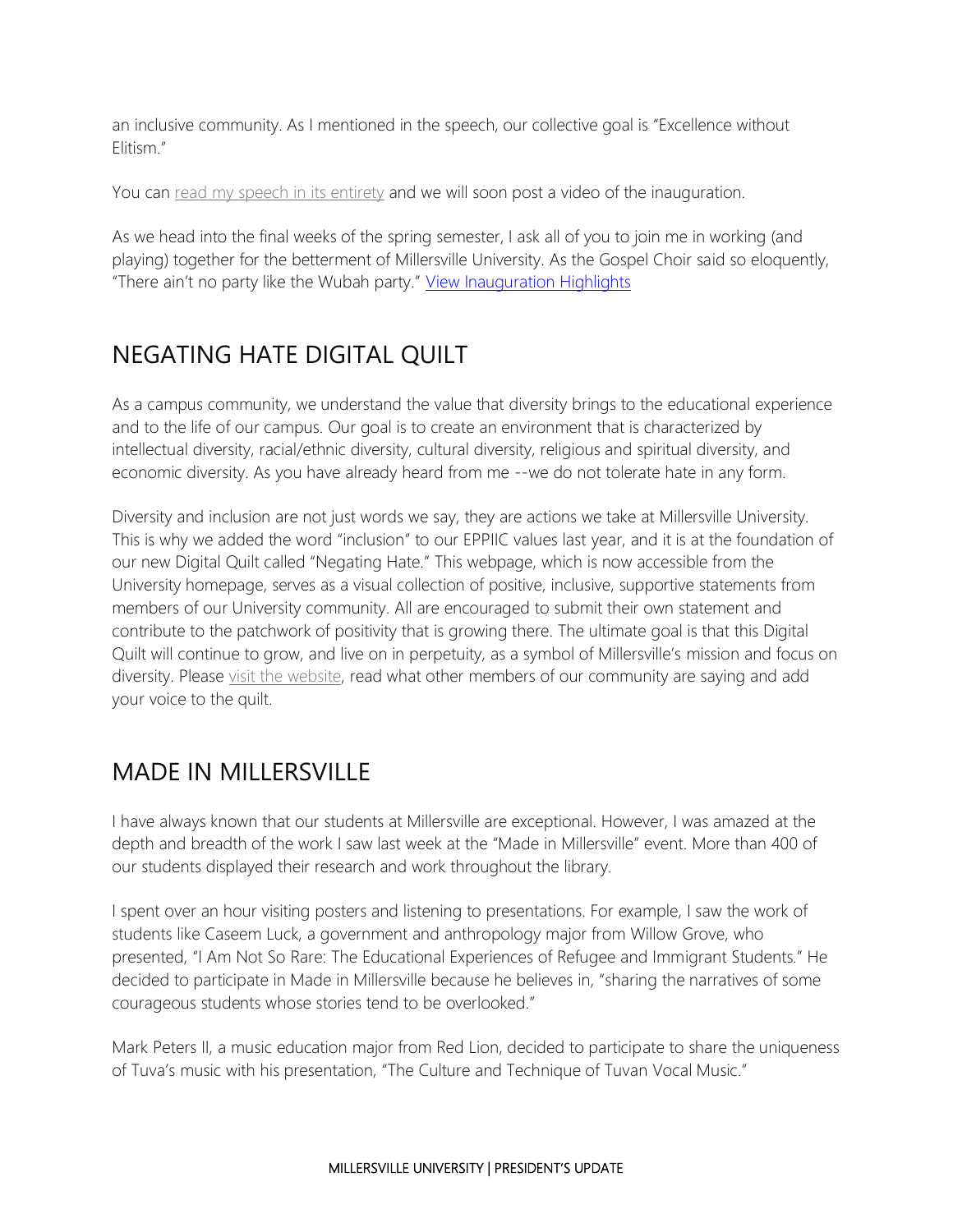Froylan Omar Fernandez, a chemistry major and mathematics minor from Lancaster, presented, "Physical Organic Study of Ring Strain on Yellow Dye Containing Couplers." I agree with Frovlan who said it is important to disseminate your scientific work to the general public to potentially impact the minds of others and excite students to pursue fields in STEM.

And, English major Shaakirah Tate, from Coatesville, was busy at Made in Millersville with three presentations including, "Ebony, the black folks' guide to life," which she shared with me. She decided to take on so much in an effort to overcome her fear of public speaking.

Congratulations to all of our student participants as well as the faculty and staff who supported them. It was a fantastic day.

#### JOIN US AT MU AFTER WORK

One of my favorite activities since I arrived at Millersville is attending the [MU After Work events.](https://www.millersville.edu/alumni/events-reunions/mu-after-work-events.php) I so enjoy meeting our alumni and friends. These events, coordinated by the Alumni Engagement Office and sponsored by the MU Alumni Association and PSECU, provide social networking opportunities to enjoy appetizers, beverages and conversation. A special shout-out to the MUAA Events Committee chair Kathy Focht '70, '75M and to Betty Luke '81 - who rarely miss an After Work event.

I encourage our faculty and staff who are alums to attend. Typically, there is no charge, but guests are encouraged to bring a donation of food for the Campus Cupboard to help address hunger concerns of MU students.

In January there were 80 of us at The Fireside Tavern in Strasburg where we were treated to piano music by current student Tyler Smith, a senior music education major, who by the way, is an outstanding pianist! We had alumni from 1953 through 2017 join us in Strasburg, with all decades represented.

Previous MUAW locations include; Tröegs in Hershey, the Pressroom and Loxley's in Lancaster, Fox & Hound in King of Prussia and Copper Hill in Millersville. You can see photos of the previous events on the Alumni As[sociation's Facebook page.](https://www.facebook.com/pg/MillersvilleAlumni/photos/?tab=albums) Coming up on June 6, we'll be at Maggiano's Little Italy in [King of Prussia.](https://events.r20.constantcontact.com/register/eventReg?oeidk=a07eg9jt9b331b7fce7&oseq=&c=&ch=) Hope to see you there!

## ONLINE ACCESS TO TEXTBOOKS: SAVES MONEY, CREATES SUCCESS IN THE CLASSROOM

The cost of textbooks has been skyrocketing for years, creating a barrier to student success in the classroom. Our Open Educational Resources (OER) working group is focused on eliminating that barrier by encouraging faculty members to participate in the Open Textbook Initiative. This initiative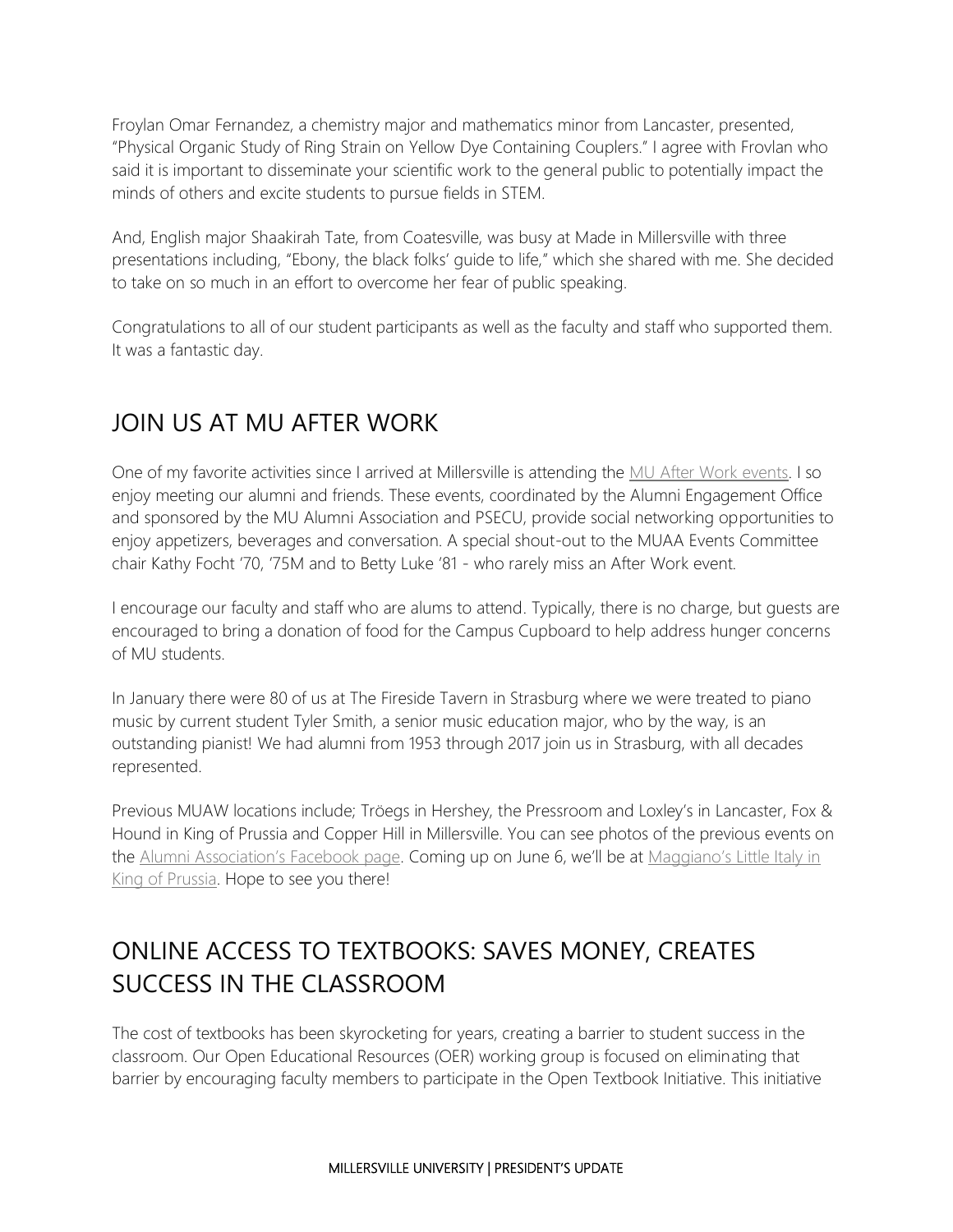supports faculty adoption of free, high-quality educational materials published under creative common licenses in lieu of more costly textbooks.

OER textbooks and materials exist across disciplines and are available through websites, the University library or grant-funded OER databases. Many of these materials better meet learner needs by including interactive elements, audio features and other learning support. An example is [The Public](http://publicspeakingproject.org/)  [Speaking Project,](http://publicspeakingproject.org/) started by the late Dr. Lisa Schreiber here at Millersville.

Dr. A. Nicole Pfannenstiel is on the OER working group and says their overall goal is to support students by decreasing costs and to support faculty as they adopt and use the digital materials. This effort will also contribute towards preparing our students for the digital world in which they will live upon graduation. Funds are available for faculty members and they are encouraged to apply to the initiative this semester with a goal of integrating OER materials into classrooms and curriculums for the fall 2019 semester.

We have heard anecdotally of five or more students sharing one textbook to reduce individual costs. We know that limited access to a textbook negatively impacts learning, which impacts student success. Our goal is to improve this situation, to aid faculty in supplying students with access to meaningful learning materials on the first day of class. Some faculty are already using OER materials and the group estimates that they have saved students over \$200,000 in the past two years!

### HOTDOGS, BASEBALL AND THE FOOD TRUCK

Spring is here and that means Marauder baseball and the food truck have returned to Cooper Park! Our Marauders are once again ranked in the nation's top 25 and were the preseason favorites to win the PSAC East.

Already, we have seen Eli Nabholz and Cordell Shannon win the PSAC East Pitcher of the Week award and Ben Snyder, Cole Friese and Jimmy Cain win the hitter of the week award. One of the team's most exciting players to watch is relief pitcher Tyler Yankosky. I recommend [this story](https://millersvilleathletics.com/news/2019/4/5/baseball-yankosky-embracing-new-role-for-a-breakout-season.aspx) that explains how Tyler took on a new role for the good of the team.

Earlier this month we named the home team dugout in honor of former Marauder All-American and hall of famer Mike VanGavree '90 and recognized a new endowed scholarship. Mike was one of the all-time great Marauders and has become a successful entrepreneur and business owner. The scholarship was made possible by Mike's mother-in-law and friend of the University, Phyllis Mowery. I am thankful to the family of the late Senator Hal Mowery for their commitment to our studentathletes.

The Marauders take on East Stroudsburg on Friday and I am excited to see that game against our PSAC rival. You can see the entire [athletic schedule here.](https://millersvilleathletics.com/calendar.aspx)